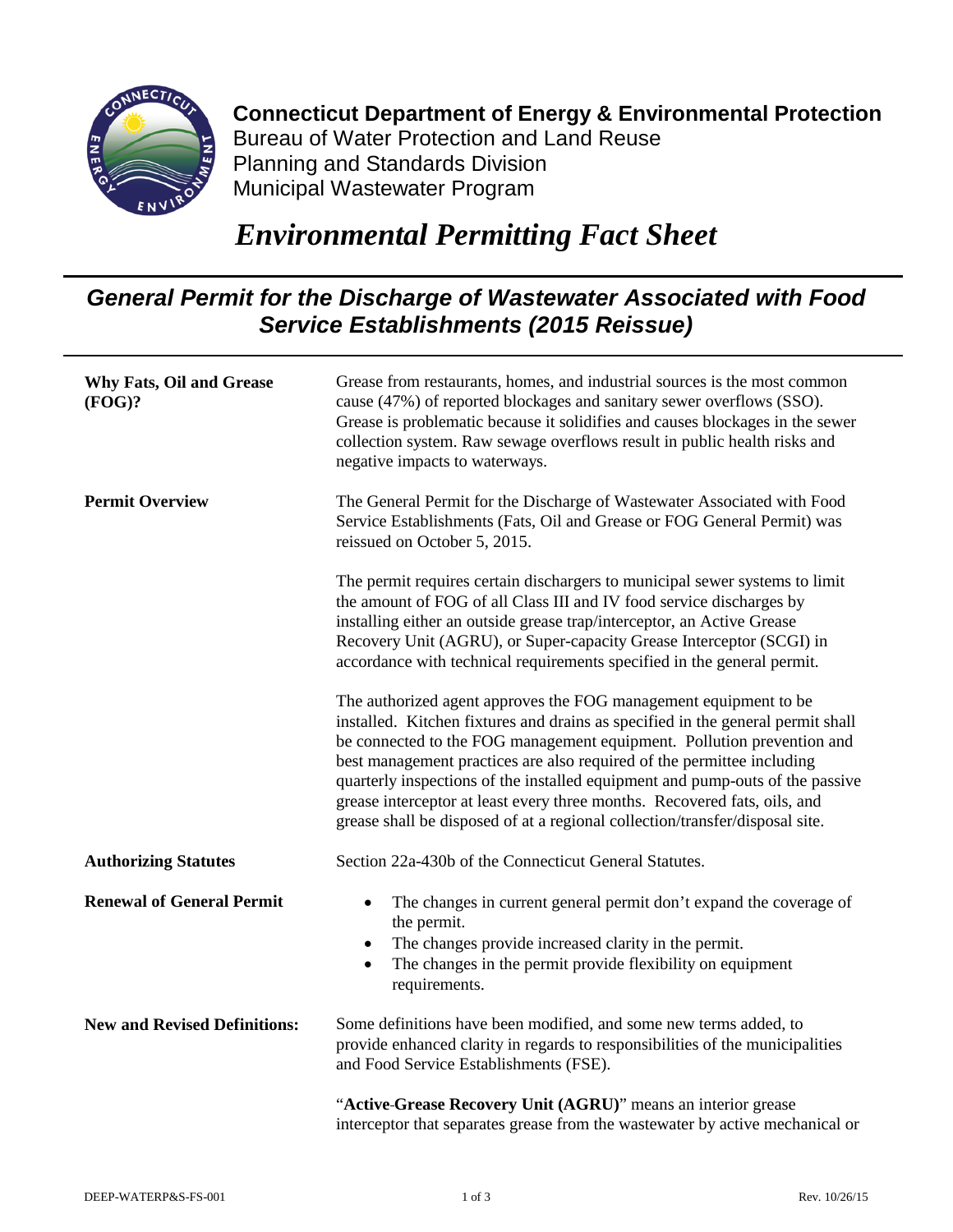electrical means The word "active" was chosen to replace "automatic" to clarify that the AGRU has a skimming device (automatic) that collects the FOG in a disposal vessel at the side of the unit. Food service establishment owners assumed that the unit didn't have to be maintained because the unit performs automatically. The collected FOG must be disposed in an outdoor FOG storage container and taken away for processing into a fuel, or be recycled or reused by approved FOG receiving facility. The AGRU has to be maintained and operated in accordance with manufacturer's specifications.

"**Authorized Agent**" means a representative of the water pollution control authority or the authorized representative of the municipality.

**"FOG Management Equipment**" All FOG management (active grease recovery unit, grease trap/ FOG interceptor and super-capacity grease interceptor) equipment must be approved by the authorized agent, and design to meet the effluent limits of the permit.

"**Food Service Establishment**" means a Class III and IV FSE as defined by section 19-13-B42 of the State of Connecticut Public Health Code or any other facility discharging fats, oil and grease above the effluent limits in Section  $5(c)(1)$  and (2) of this general permit. The modification was done to be consistent with current regulatory language with the CT Public Health Code.

"**Grease trap/FOG interceptor**" The definition refers to the outdoor, (the word indoor was removed) in-ground (added) passive unit designed to separate fats, oils and grease from wastewater allowing water to flow through and meets specifications defined in section 5(b)(1) of this general permit. It refers to larger, precast, concrete tanks, installed outdoors, that are similar to septic tanks, installed outdoors, that are similar to septic tanks in appearance, and require regular pumping out.

**"Super-capacity Grease Interceptor"** *(SCGI)"* means an indoor or outdoor passive unit, third-party certified to retain more than four times the amount of pounds (lbs) of grease than the flow rating in gallons per minute (GPM) and is designed to separate fats, oils, and grease from wastewater while allowing water to flow through and meets specs defined in section 5(b)(3) of this general permit. SGIs takes up less space than the grease trap/FOG interceptor.

- The proposed modifications to the general permit will allow the permittee to choose from a wider range of equipment including (AGRU, grease trap/FOG interceptor or the SCGI).
- All FOG management equipment must be approved by the authorized agent, and designed to meet the effluent limits of the permit.
- The grease trap/FOG interceptor, AGRU and SCGI shall be installed to service kitchens flows and shall be connected to those fixtures or drains which would allow, fats, oils and grease listed in Section 5  $(b)(1)(A)$  except the dishwasher. When the dishwasher discharge passes through the FOG management equipment, the hot water from

## **Clarifications and Enhancements:**